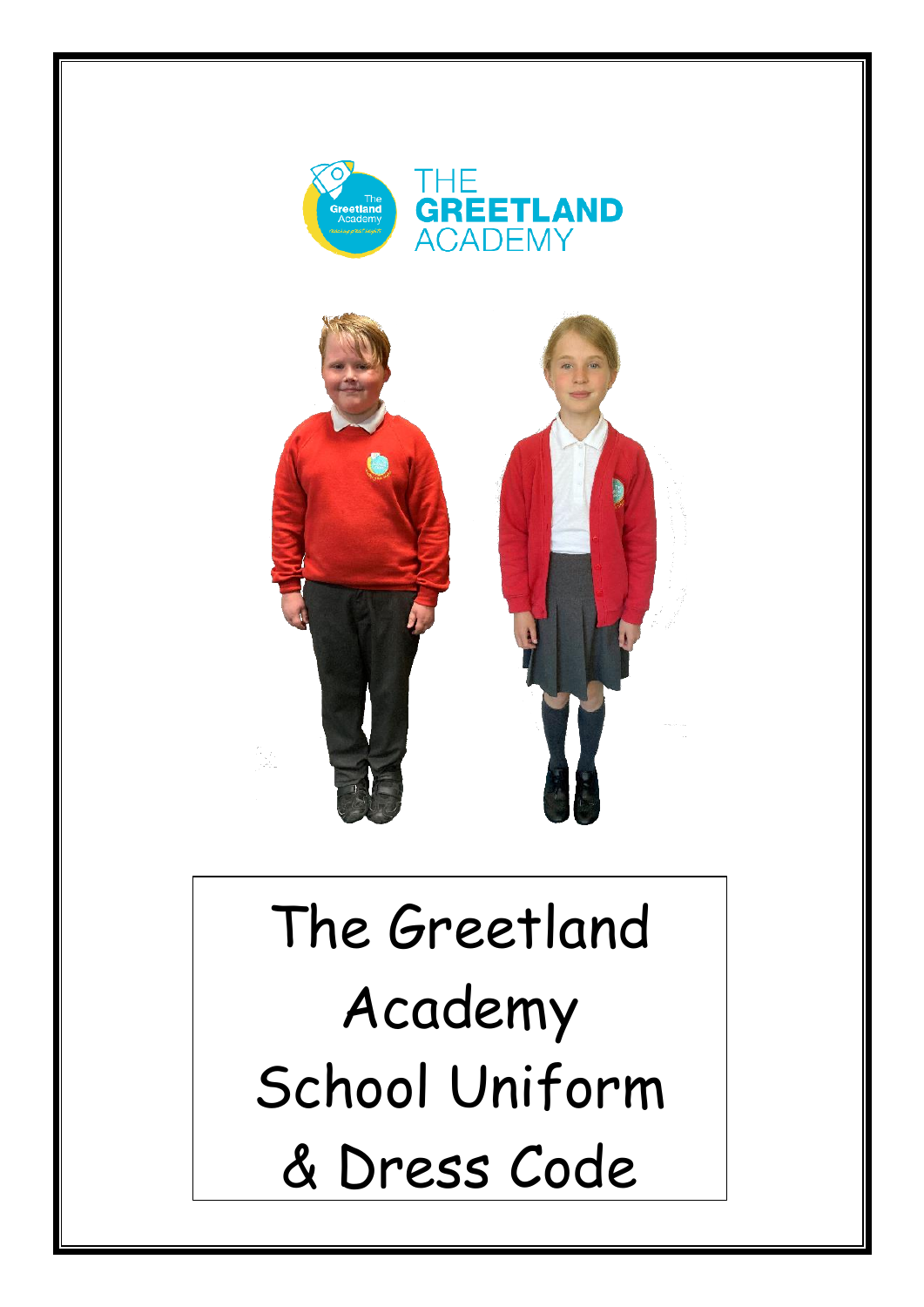Dear Parent/Carer,

We appreciate that children take a lot of pride in wearing their school uniform and being a representative of The Greetland Academy. One of our core values is 'unity' and our school uniform is one of the ways that we show that we are all united.

This leaflet is designed to alleviate any misconceptions about what is acceptable dress code at The Greetland Academy. Appearance is not just about wearing uniform but also relates to hairstyles, nails etc. Please read this guidance carefully to avoid any dress code issues. If you have any queries please do not hesitate to contact school.

Thank you for your support in maintaining our high standards across all aspects of school life.

Kind regards,

Mrs H Crowther

Principal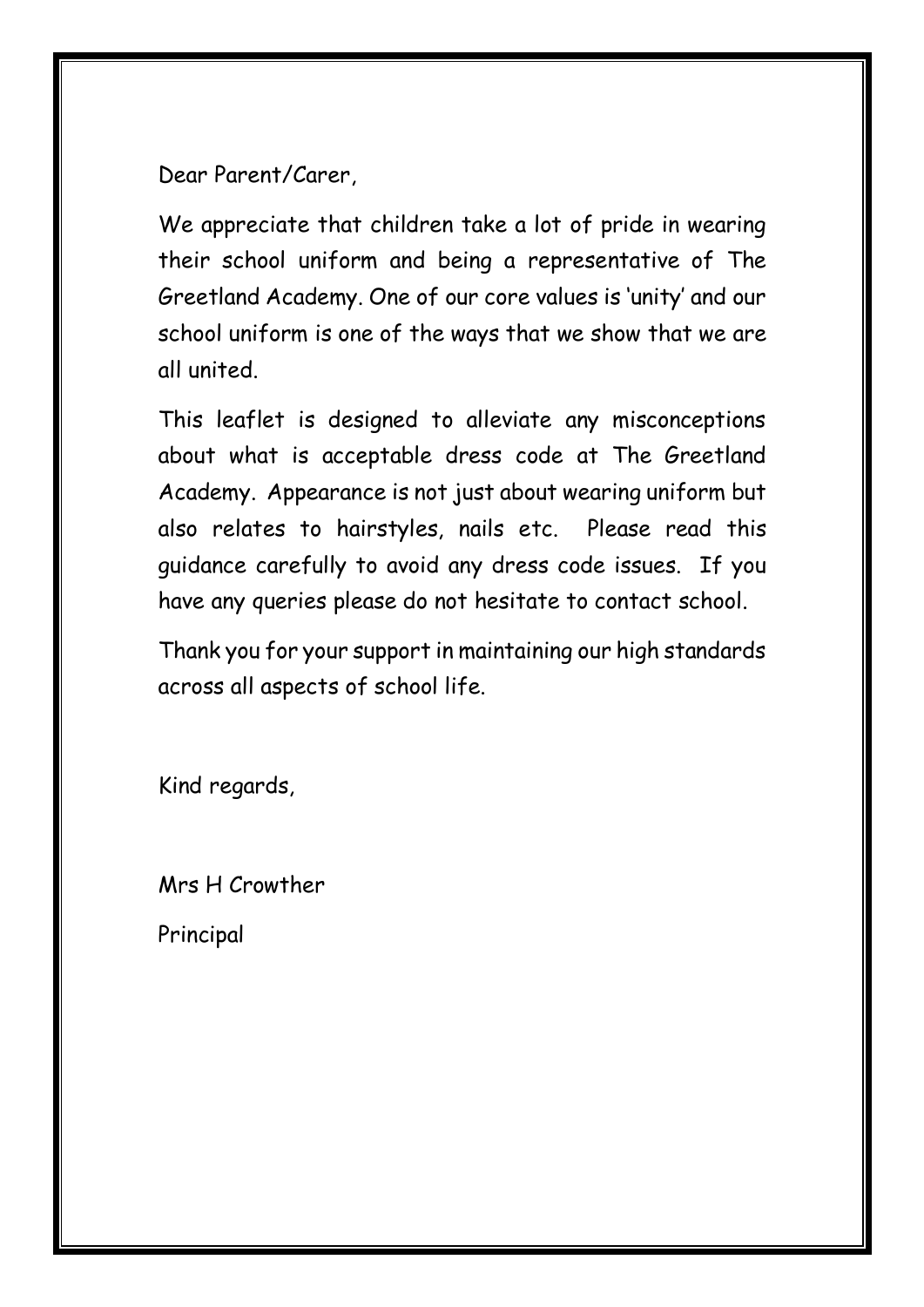## **ONLINE UNIFORM SHOP AND PAYMENT SERVICE**

Parents can order and pay for uniform online and collect from school. Visit our web site or use the following link –

<https://greetlandacademy.org.uk/parents/uniform/>

Items in red can be purchased from school.

## **SCHOOL UNIFORM**

| Trousers                  | plain, grey school trousers                                                                                                                                                           |
|---------------------------|---------------------------------------------------------------------------------------------------------------------------------------------------------------------------------------|
| Skirts                    | plain, grey school skirts                                                                                                                                                             |
| Summer                    | plain grey shorts or red check<br>summer dresses                                                                                                                                      |
| Polo shirt                | white, either with school logo or plain                                                                                                                                               |
| Sweatshirt<br>or Cardigan | red, either with school logo or plain                                                                                                                                                 |
| Socks/Tights              | plain please                                                                                                                                                                          |
| Footwear                  | should be plain, black school-type shoes.<br>No stripes, coloured flashes or heels.<br>No trainers. Boots may only be worn to<br>travel to school and then shoes worn for<br>the day. |